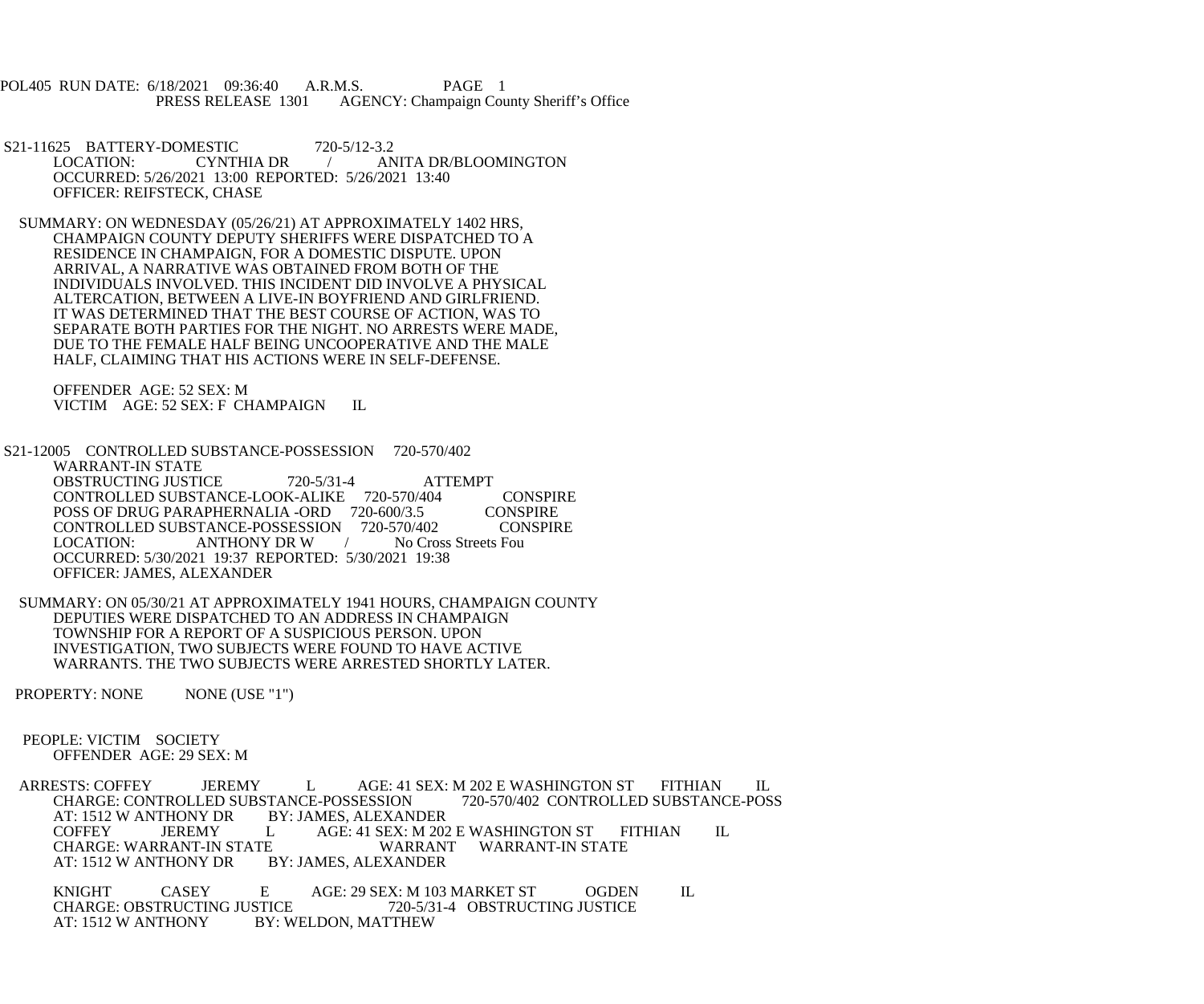POL405 RUN DATE: 6/18/2021 09:36:40 A.R.M.S. PAGE 2<br>PRESS RELEASE 1301 AGENCY: Champaign Cou PRESS RELEASE 1301 AGENCY: Champaign County Sheriff's Office<br>CASEY E AGE: 29 SEX: M 103 MARKET ST OGDEI KNIGHT CASEY E AGE: 29 SEX: M 103 MARKET ST OGDEN IL CHARGE: CONTROLLED SUBSTANCE-POSSESSION<br>AT: 1512 W ANTHONY BY: WELDON, MATTHE AT: 1512 W ANTHONY BY: WELDON, MATTHEW<br>
KNIGHT CASEY E AGE: 29 SEX: M 10 CASEY E AGE: 29 SEX: M 103 MARKET ST OGDEN IL<br>GF DRUG PARAPHERNALIA -ORD 720-600/3.5 POSS OF DRUG PARAPHERNALI CHARGE: POSS OF DRUG PARAPHERNALIA -ORD<br>AT: 1512 W ANTHONY BY: WELDON, MATTI AT: 1512 W ANTHONY BY: WELDON, MATTHEW<br>
KNIGHT CASEY E AGE: 29 SEX: M 10 KNIGHT CASEY E AGE: 29 SEX: M 103 MARKET ST OGDEN IL CHARGE: WARRANT-IN STATE WARRANT WARRANT-OUT OF STATE<br>AT: 1512 W ANTHONY BY: WELDON. MATTHEW BY: WELDON, MATTHEW

S21-12099 CRIMINAL DAMAGE TO PROPERTY 720-5/21-1<br>BURGLARY 720-5/19-1 ATTEMPT BURGLARY 720-5/19-1<br>LOCATION: CALIFORNIA AV E PFEFFER RD/MACARTHUR OCCURRED: 5/31/2021 19:35 REPORTED: 6/01/2021 8:45 OFFICER: MAYO, NICHOLAS

 SUMMARY: ON 6-1-21 DEPUTIES WERE DISPATCHED TO 2807 E CALIFORNIA FOR A BURGLARY REPORT. ONCE DEPUTIES ARRIVED ON SCENE AND VIEWED RING DOORBELL SECURITY CAMEREA FOOTAGE, IT BECAME APPARENT TH

PROPERTY: DAMAGED 1 DOOR / FRAME

NONE NONE (USE "1")

OFFENDER SEX: RACE: HEIGHT: 000 WEIGHT: 000 HAIR: EYES:<br>VICTIM AGE: 52 SEX: M URBANA IL VICTIM AGE: 52 SEX: M URBANA

 S21-12118 RECOVERED PROPERTY ONLY LOCATION: 00 BLOCK OF BRIDLE LANE URBANA OCCURRED: 6/01/2021 13:15 REPORTED: 6/01/2021 13:15 OFFICER: MAYO, NICHOLAS

- SUMMARY: ON 6-1-21, DEPUTIES WERE DISPATCHED TO RECOVER A BICYCLE THAT WAS DISCOVERED ON THE RP'S PROPERTY. NEIGHBORING RESIDENTS WERE ASKED IF THE BIKE BELONGED TO THEM, HOWEVER, DEPUTIES WERE UNABLE TO LOCATE AND OWNER. DEPUTIES WERE ALSO UNABLE TO LOCATE A SERIAL NUMBER ON THE BICYCLE. THE BICYCLE WAS THEN SECURED IN THE SHERIFFS IMPOUND LOT AND TAGGED WITH THIS CASE NUMBER.
- PEOPLE: VICTIM SOCIETY-WARRANTS/RECOVERED PROPERTY<br>OFFENDER SEX: RACE: HEIGHT: 000 WEIGHT: 000 HAI SEX: RACE: HEIGHT: 000 WEIGHT: 000 HAIR: EYES:

S21-12124 WARRANT-IN STATE<br>LOCATION: MAIN ST E

/ N WALNUT ST/W MAIN S OCCURRED: 6/01/2021 14:15 REPORTED: 6/01/2021 14:15 OFFICER: ALVAREZ,JESSICA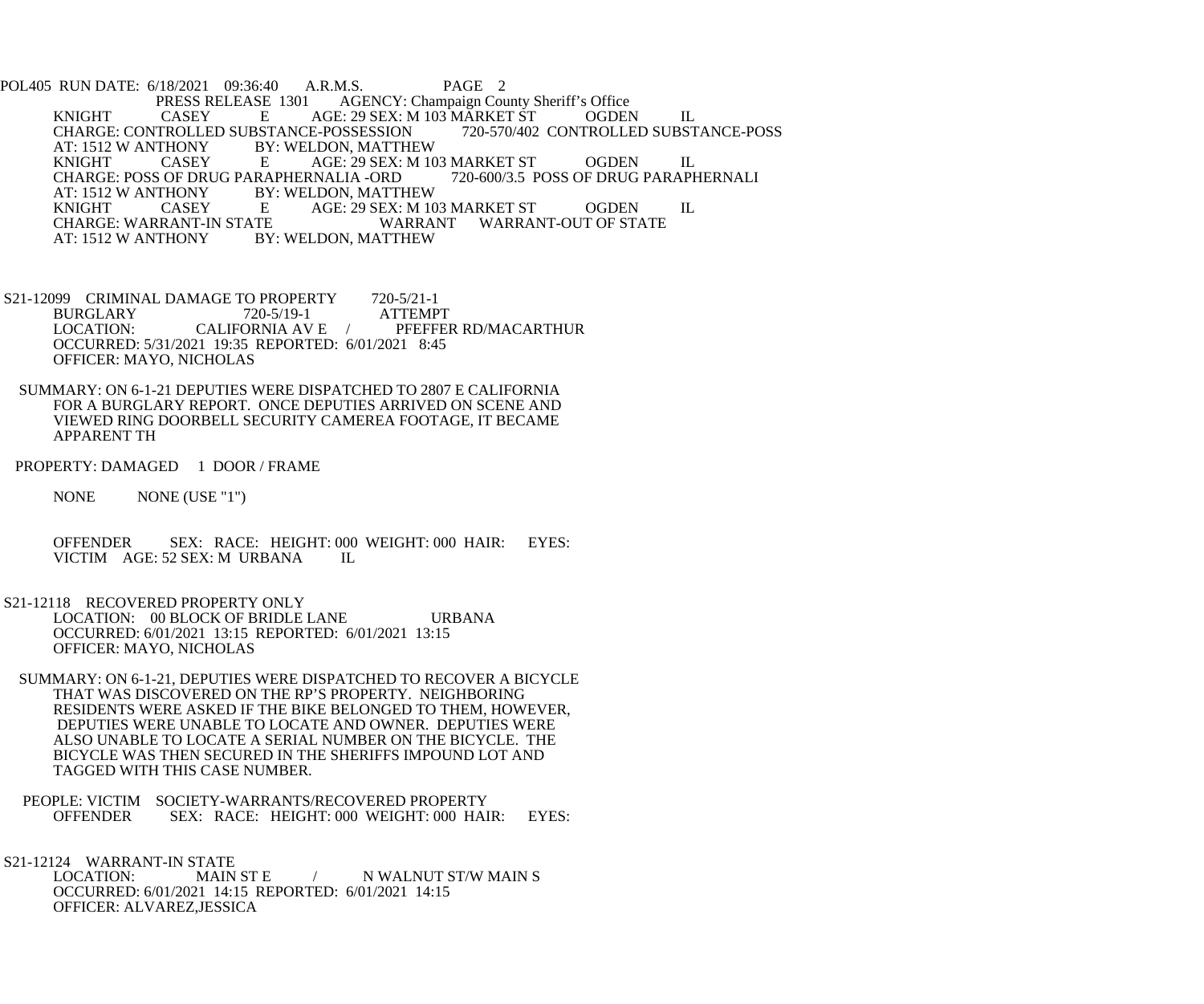## POL405 RUN DATE: 6/18/2021 09:36:40 A.R.M.S. PAGE 3<br>PRESS RELEASE 1301 AGENCY: Champaign Cou AGENCY: Champaign County Sheriff's Office

SUMMARY: ARRESTEE HAD AN OUTSTANDING IROQUOIS COUNTY WARRANT.

PEOPLE: VICTIM SOCIETY-WARRANTS/RECOVERED PROPERTY

ARRESTS: LANGENFIELD CALEB A AGE: 20 SEX: M 701 HIGGINS RD CHAMPAIGN IL<br>CHARGE: WARRANT-IN STATE WARRANT WARRANT-IN STATE CHARGE: WARRANT-IN STATE WARRANT WARRANT-IN STATE AT: 101 E MAIN ST BY: ALVAREZ, JESSICA BY: ALVAREZ, JESSICA

 S21-12199 WARRANT-IN STATE LOCATION: 100 BLOCK OF MAIN ST E URBANA OCCURRED: 6/02/2021 10:00 REPORTED: 6/02/2021 10:00 OFFICER: HELM, KARA

SUMMARY: DEFENDANT APPEARED IN COURT WITH ACTIVE WARRANTS.

PEOPLE: VICTIM SOCIETY-WARRANTS/RECOVERED PROPERTY

ARRESTS: GRIFFITH PRESTON JOEL AGE: 38 SEX: M 201 SIXTH ST FOOSLAND IL CHARGE: WARRANT-IN STATE CHARGE: WARRANT-IN STATE WARRANT WARRANT-IN STATE AT: 101 E MAIN ST BY: HELM, I<br>GRIFFITH PRESTON JOEL GRIFFITH PRESTON JOEL AGE: 38 SEX: M 201 SIXTH ST FOOSLAND IL CHARGE: WARRANT-IN STATE STATE WARRANT WARRANT-IN STATE<br>BY: HELM. KARA AT:  $101$  E MAIN ST

S21-12194 BATTERY-DOMESTIC 720-5/12-3.2<br>LOCATION: GLENN DR / EIL  $\angle$  E ILLINOIS ST/E OREG OCCURRED: 6/02/2021 11:10 REPORTED: 6/02/2021 11:13 OFFICER: SELLEK, KYLE

 SUMMARY: CCSO DEPUTIES WERE DISPATCHED TO A RESIDENCE IN THE 400 BLK. OF GLENN DR., URBANA TOWNSHIP REFERENCE THE REPORT OF A DOMESTIC BATTERY THAT HAD OCCURRED. THE SUSPECT LEFT PRIOR TO POLICE ARRIVAL AND WAS UNABLE TO BE LOCATED AT THIS TIME.

PEOPLE: VICTIM AGE: 25 SEX: F URBANA IL

ARRESTS: BENTON-COX TYLER CHRISTIAN AGE: 27 SEX: M 406 GLENN DR URBANA IL<br>CHARGE: BATTERY-DOMESTIC 720-5/12-3.2 BATTERY-DOMESTIC CHARGE: BATTERY-DOMESTIC 720-5/12-3.2 BATTERY-DOMESTIC AT: 406 GLENN DR BY: METZLER, JEFFREY

S21-12511 THEFT OF MOTOR VEH PARTS & ACCESS 625-5/4-102 & 103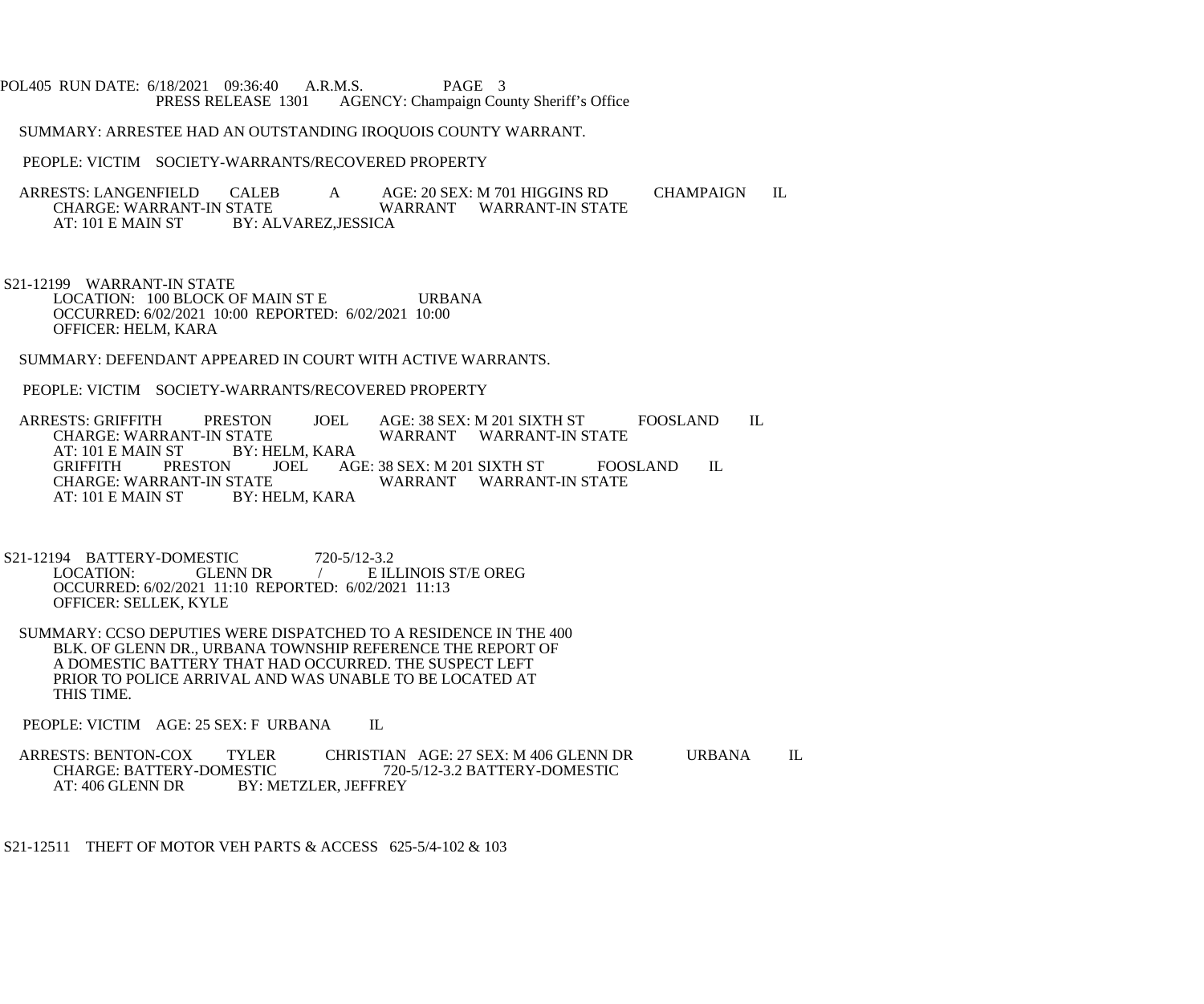POL405 RUN DATE: 6/18/2021 09:36:40 A.R.M.S. PAGE 4 PRESS RELEASE 1301 AGENCY: Champaign County Sheriff's Office LOCATION: 00 BLOCK OF STERLING CT SAVOY OCCURRED: 6/04/2021 17:30 REPORTED: 6/05/2021 15:57 OFFICER: FROMM, DANIEL

- SUMMARY: ON SATURDAY, 6/5/2021, CHAMPAIGN COUNTY SHERIFF'S DEPUTIES WERE DISPATCHED TO A RESIDENCE IN SAVOY FOR A REPORT OF A THEFT. DEPUTIES ARRIVED AND LEARNED THAT A LICENSE PLATE WAS STOLEN FROM A VEHICLE. THE LICENSE PLATE WAS ENTERED INTO LEADS. NO ARRESTS HAVE BEEN MADE.
- PROPERTY: STOLEN 1 LICENSE PLATE
	- NONE AUTO COLOR: SIL/SIL 2019 MAKE: HYUN MODEL: ACT BODY: LIC#: IL CB51683

 OFFENDER SEX: RACE: HEIGHT: 000 WEIGHT: 000 HAIR: EYES: VICTIM AGE: 49 SEX: F SAVOY IL

S21-12540 ASSIST FIRE DEPT

 LOCATION: RANDOLPH ST / MCLEAN/DUPAGE OCCURRED: 6/05/2021 22:37 REPORTED: 6/05/2021 22:37 OFFICER: CUMMINGS, MATTHEW

 SUMMARY: CCSO, CORNBELT FIRE, AND ARROW WERE DISPATCHED TO A REPORT OF A SHED ON FIRE NEAR A RESIDENTIAL TRAILER WITH SMOKE SHOWING. NO PERSONS WERE HURT, THE SHED AND NEARBY TRAILER HAD NO STRUCTURAL DAMAGE AND THERE WAS LIMITED PROPERTY LOSS.

PROPERTY: DAMAGED 2 MOTORCYCLE-TRAIL BIKE

 OFFENDER SEX: RACE: HEIGHT: 000 WEIGHT: 000 HAIR: EYES: VICTIM AGE: 39 SEX: M MAHOMET IL<br>VICTIM AGE: 46 SEX: F MAHOMET IL VICTIM AGE: 46 SEX: F MAHOMET

- S21-12553 THEFT-MOTOR VEHICLE 720-5/16,625-5/4<br>LOCATION: KERR AV / WARD ST/ WARD ST/CARROLL AV OCCURRED: 6/05/2021 19:00 REPORTED: 6/06/2021 7:28 OFFICER: MAYO, NICHOLAS
- SUMMARY: ON 6-06-21, DEPUTIES WERE DISPATCHED TO A RESIDENCE IN URBANA TOWNSHIP FOR A REPORT OF A STOLEN VEHICLE. THE RP, ALSO THE VEHICLE OWNER, STATED THAT THE KEYS WERE LEFT IN THE VEHICLE OVERNIGHT. IN THE MORNING HOURS OF 6-6-21 THE RP NOTICED THE VEHICLE MISSING. THE AREA AROUND THE RESIDENCE WAS CHECKED FOR SECURITY CAMERA. NO SECURITY CAMERAS WERE OBSERVED IN THE AREA. DEPUTIES THEN CHECKED DIFFERENT APARTMENT COMPLEXES IN THE URBANA AREA THAT HAVE A HISTORY OF CONTAINING STOLEN VEHICLES. DEPUTIES WERE UNABLE TO LOCATE THE VEHICLE. THE VEHICLE WAS THEN ENTERED INTO LEADS AS STOLEN AND A BOLO ALERT WAS SENT THROUGH CAD TO SURROUNDING AGENCIES.

PROPERTY: STOLEN AUTO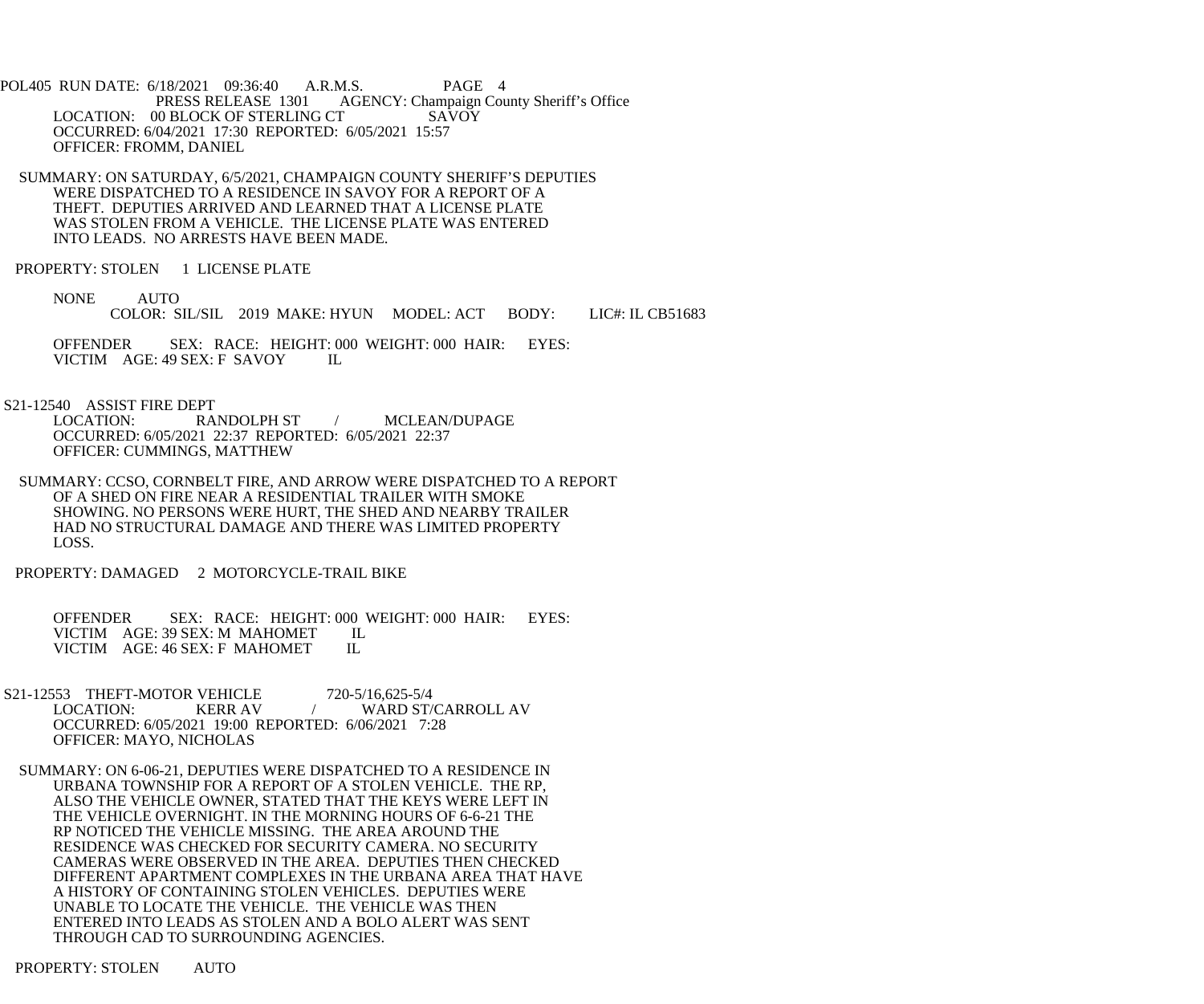- POL405 RUN DATE: 6/18/2021 09:36:40 A.R.M.S. PAGE 5 PRESS RELEASE 1301 AGENCY: Champaign County Sheriff's Office
	- OFFENDER SEX: RACE: HEIGHT: 000 WEIGHT: 000 HAIR: EYES: VICTIM AGE: 78 SEX: M URBANA IL
- S21-12577 RECOVERED PROPERTY ONLY LOCATION: 00 BLOCK OF BRADY LANE URBANA TOWNSHIP OCCURRED: 6/06/2021 13:42 REPORTED: 6/06/2021 13:42 OFFICER: PING, JOEL
- SUMMARY: ON JUNE 6, 2021, CHAMPAIGN COUNTY SHERIFF'S DEPUTIES RESPONDED TO AN ADDRESS IN URBANA TOWNSHIP FOR REPORT OF ABANDONED PROPERTY. UPON ARRIVAL, DEPUTIES LOCATED A BLACK CLOTH BAG WITH MISCELLANEOUS PROPERTY. WHEN DEPUTIES SEARCHED THE PROPERTY FOR CONTACT INFORMATION OF THE OWNER, A STOLEN LICENSE PLATE WAS RECOVERED. THE LICENSE PLATE WAS RETURNED TO THE URBANA POLICE DEPARTMENT AND THE PROPERTY WAS LATER SECURED AT THE CHAMPAIGN COUNTY SHERIFF'S OFFICE FOR SAFEKEEPING UNTIL THE OWNER CAN BE CONTACTED. NOTHING FURTHER TO REPORT AT THIS TIME.
- PEOPLE: VICTIM SOCIETY-WARRANTS/RECOVERED PROPERTY
- S21-12627 ILLEGAL DUMPING 720-5/47-10,15<br>LOCATION: BUREAU CT / WIL LOCATION: BUREAU CT / WILLIAMSON ST OCCURRED: 6/07/2021 2:30 REPORTED: 6/07/2021 5:36 OFFICER: SELLEK, KYLE
- SUMMARY: CCSO WAS DISPATCHED TO AN AREA SOUTHWEST OF CANDLEWOOD ESTATES, MAHOMET TOWNSHIP, REFERENCE THE REPORT OF A VEHICLE ABANDONED IN A DRAINAGE DITCH. THE VEHICLE WAS ABANDONED AND NOT REPORTED AS STOLEN AT THIS TIME.
- PROPERTY: MOTOR VEHICLE-OTHER COLOR: TAN/ 2000 MAKE: JEEP MODEL: GRC BODY: SU LIC#: IL 1238665B
- PEOPLE: VICTIM SOCIETY OFFENDER AGE: 28 SEX: M
- S21-12658 THEFT-IDENTITY 720-5/16-30(A)<br>LOCATION: RIDGE CREEK RD LOCATION: RIDGE CREEK RD / SUMMERBROOK DR/E AIR OCCURRED: 5/01/2021 6:00 REPORTED: 6/07/2021 15:09 OFFICER: FROMM, DANIEL
- SUMMARY: ON MONDAY, 6/7/2021, CHAMPAIGN COUNTY SHERIFF'S DEPUTIES WERE DISPATCHED TO A RESIDENCE IN SAVOY, IL FOR A REPORT OF IDENTITY THEFT. DEPUTIES ARRIVED AND INVESTIGATED THE INCIDENT. NO ARRESTS WERE MADE.
	- OFFENDER SEX: RACE: HEIGHT: 000 WEIGHT: 000 HAIR: EYES: VICTIM AGE: 57 SEX: M SAVOY IL